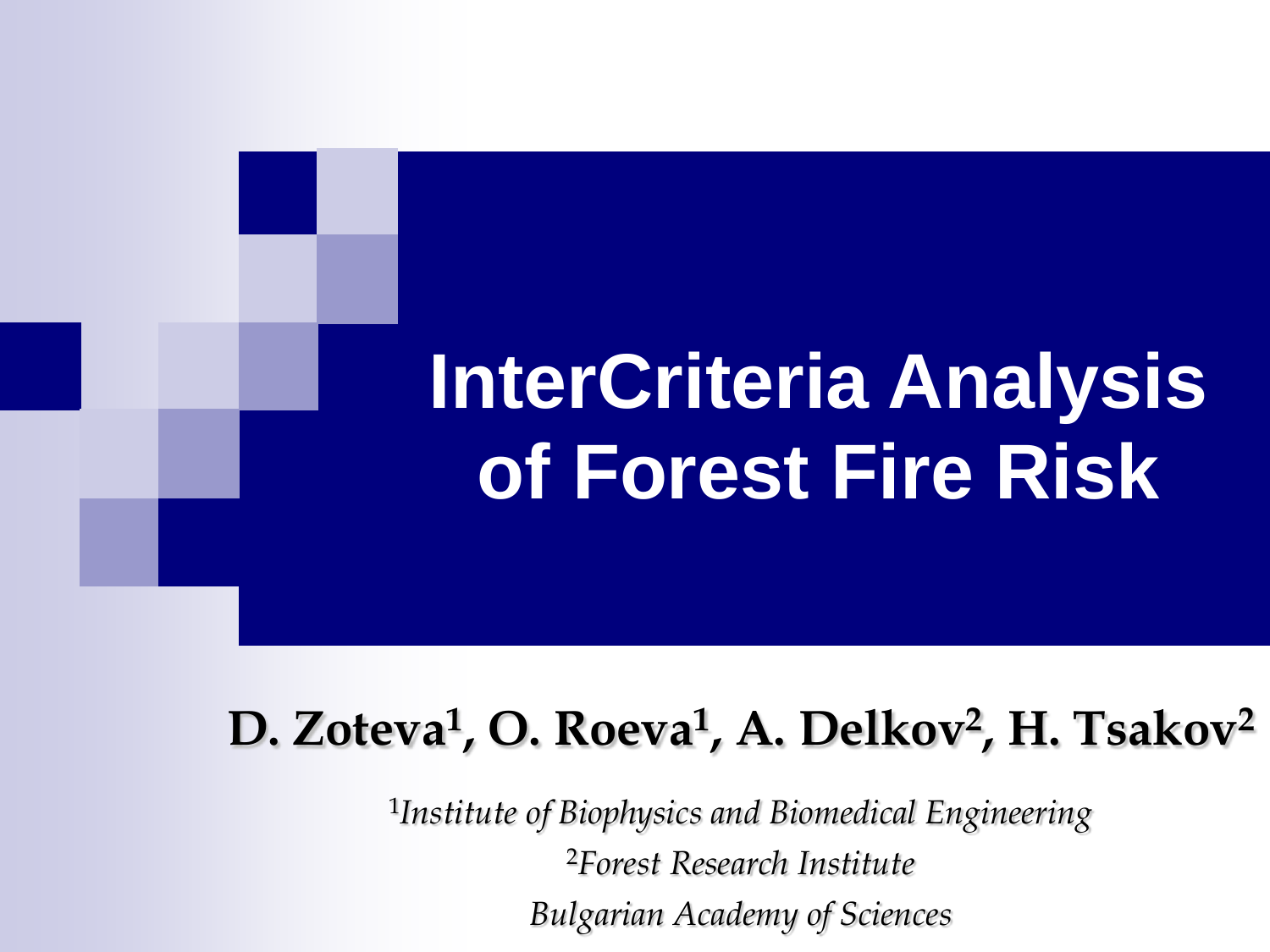According to the last European report the impact of forest fires in the EU in the 2000-2017 period could be summarized as:

- *Environmental losses*:
	- 8.5 million ha burned, approximately 480 000 ha/year.
- *Human losses*: 611 firefighters and civilians killed, nearly 34 people/year.
- *Economic losses*:

over EUR 54 billion, approximately EUR 3 billion/year.

In view of this it is important to determine the forest regions with high risk of fires, in order to provide the required preventive measures.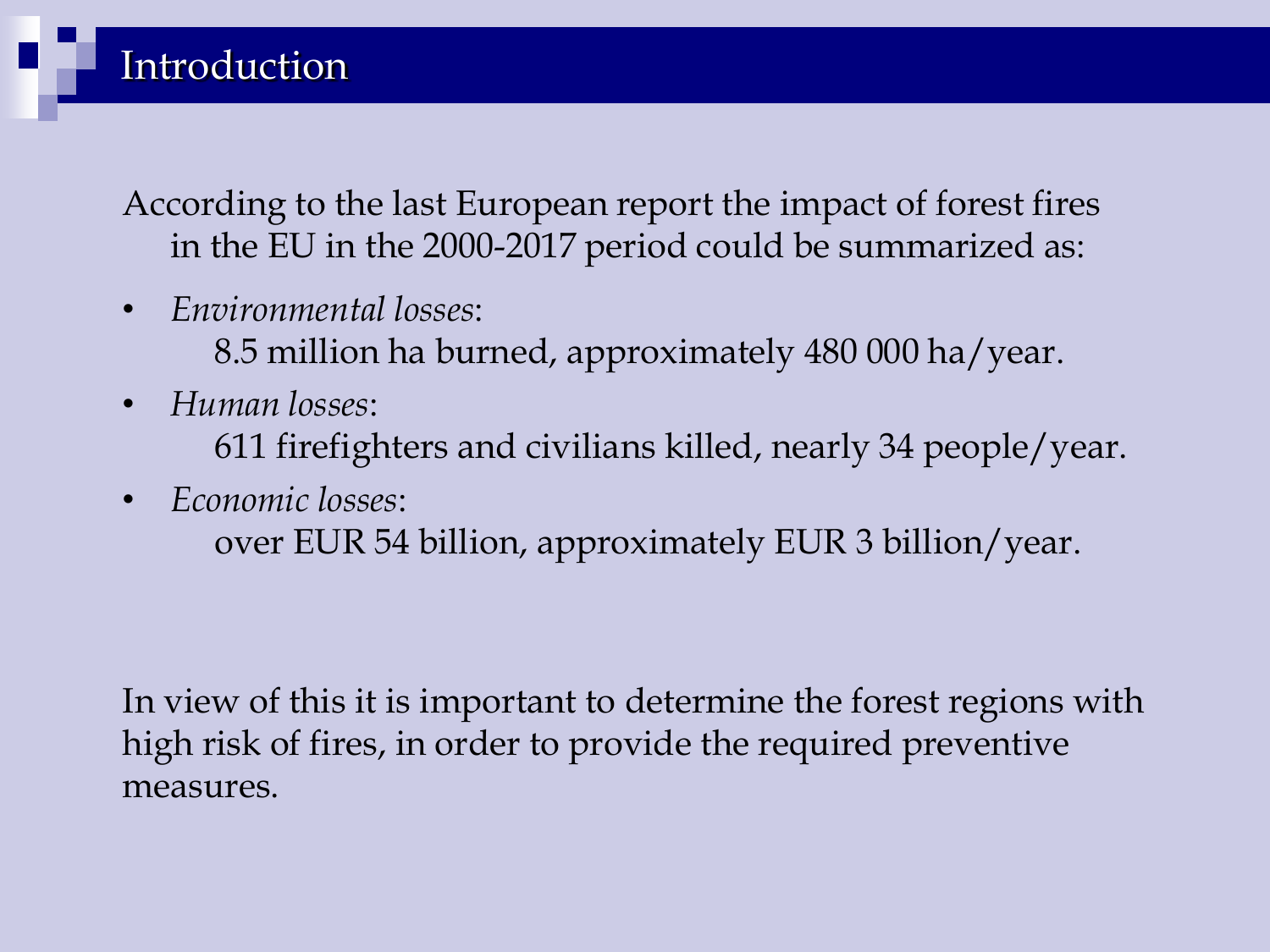The *risk of forest fires occurring* is defined as:

$$
R_{\text{ffo}} = R_{\text{dens}} \times R_{\text{rba}}
$$

where:

Here:  
\n
$$
R_{dens} = \frac{1000 \sum_{i=1}^{n} N_i}{n \times F_{reg.ter.}}
$$

$$
R_{rba} = \frac{1000 \sum_{i=1}^{n} F_{ba}}{n \times F_{reg.ter.}}
$$

- *R*<sub>dens</sub> average annual numerical value of the fire density on a given region;
- *N*<sub>*i*</sub> annual number of fires occurred on the territory of the region;
- *n* number of years in the considered period (10 years in this particular case);
- *Freg. ter.* total area of the region, ha;
- *Rrba* average annual numerical value of the real burned area of the region;
- $F_{ba}$  annually burned area of the region.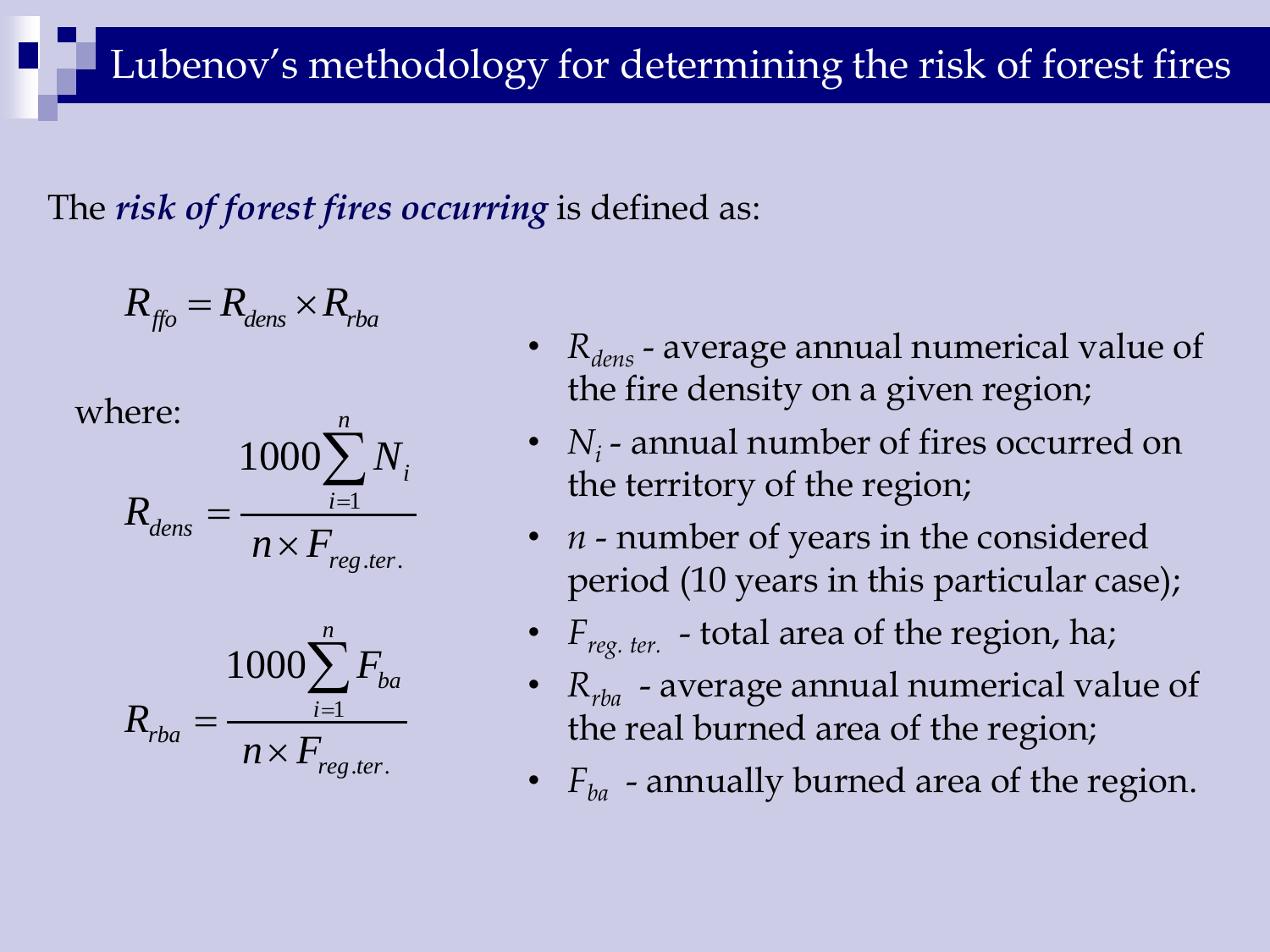#### Lubenov's methodology for determining the risk of forest fires

#### Table 1. Scale for the degree of the forest fires risk

| Values of the integrated                                | Degree of the forest |
|---------------------------------------------------------|----------------------|
| indicator $R_{ffo}$                                     | fires risk           |
| $R_{\text{ffo}} \leq 0.1$                               | low                  |
| $R_{\text{ffo}} > 0.1$ and $R_{\text{ffo}} \leq 0.3$    | average              |
| $R_{\text{ffo}}^2 > 0.3$ and $R_{\text{ffo}}^3 \le 0.6$ | high                 |
|                                                         | very high            |

Originally, the scale includes three degrees of forest fires risk: *low*, *average* and *high*, above 0.3.

Here, we propose the *high* degree of forest fires risk to be divided into two categories:

*high* and *very high*.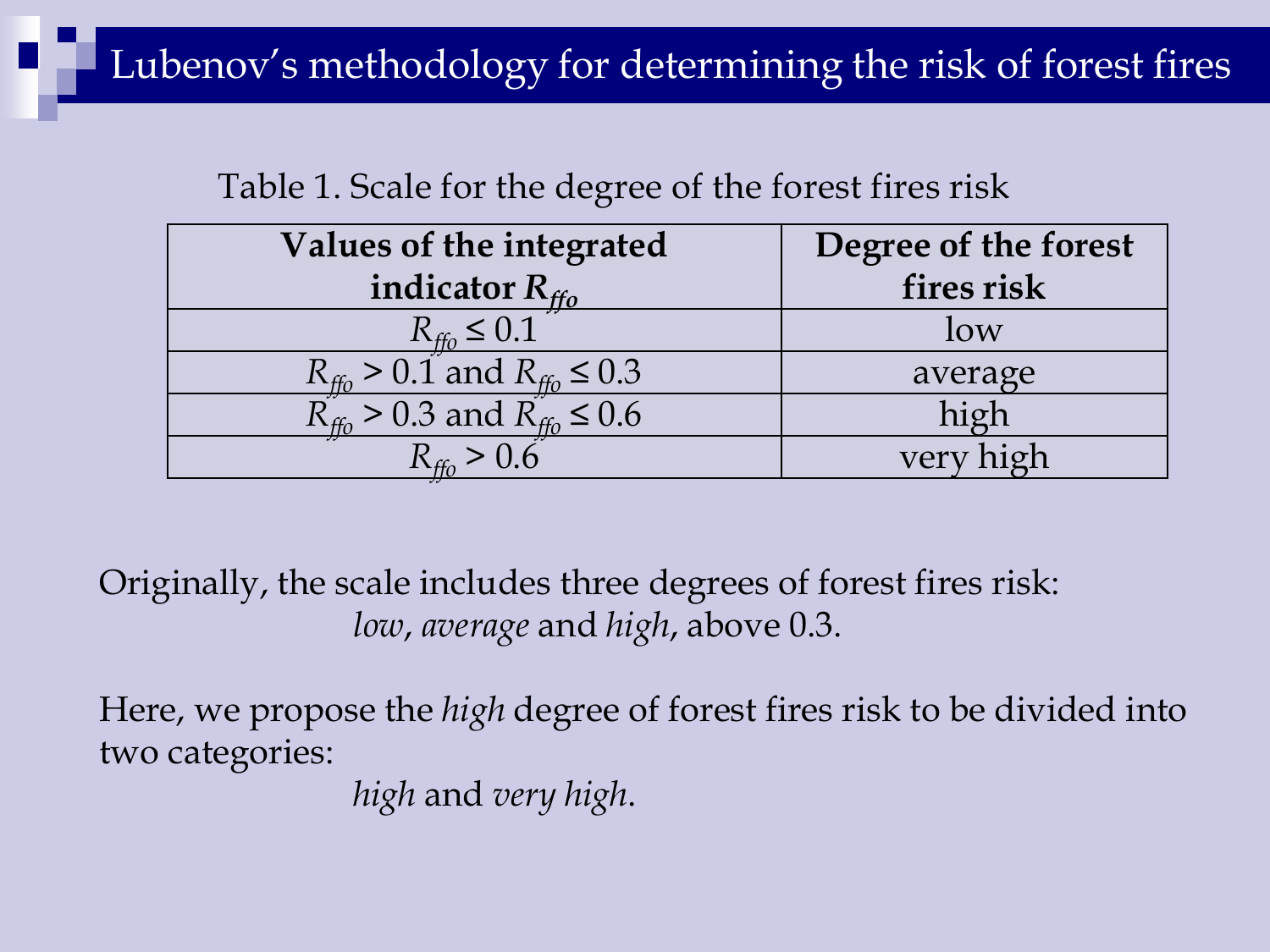#### InterCriteria Analysis – proposed in 2014 by Atanassov et al.

Let the initial index matrix M is presented in the form:  
\n
$$
M = \frac{O_1}{C_1} \begin{array}{ccccccccc} & O_1 & \cdots & O_k & \cdots & O_l & \cdots & O_n \\ a_{C_1, O_1} & \cdots & a_{C_1, O_k} & \cdots & a_{C_1, O_l} & \cdots & a_{C_1, O_n} \\ \vdots & \vdots & \ddots & \vdots & \ddots & \vdots & \ddots & \vdots \\ a_{C_i, O_1} & \cdots & a_{C_i, O_k} & \cdots & a_{C_i, O_l} & \cdots & a_{C_i, O_n} \\ \vdots & \vdots & \ddots & \vdots & \ddots & \vdots & \ddots & \vdots \\ a_{C_j, O_1} & \cdots & a_{C_j, O_k} & \cdots & a_{C_j, O_l} & \cdots & a_{C_j, O_n} \\ \vdots & \vdots & \ddots & \vdots & \ddots & \vdots & \ddots & \vdots \\ a_{C_m, O_1} & \cdots & a_{C_m, O_j} & \cdots & a_{C_m, O_l} & \cdots & a_{C_m, O_n} \end{array}
$$

where for every *i*,  $k$  ( $1 \le i \le m$ ,  $1 \le k \le n$ ):

- $C_i$  a criterion that takes part in the evaluation;
- $O_k$  an object to be evaluated;
- *a<sup>C</sup>i,O<sup>k</sup>* a real number, the value assigned by the *i*-th criterion to the *k*th object.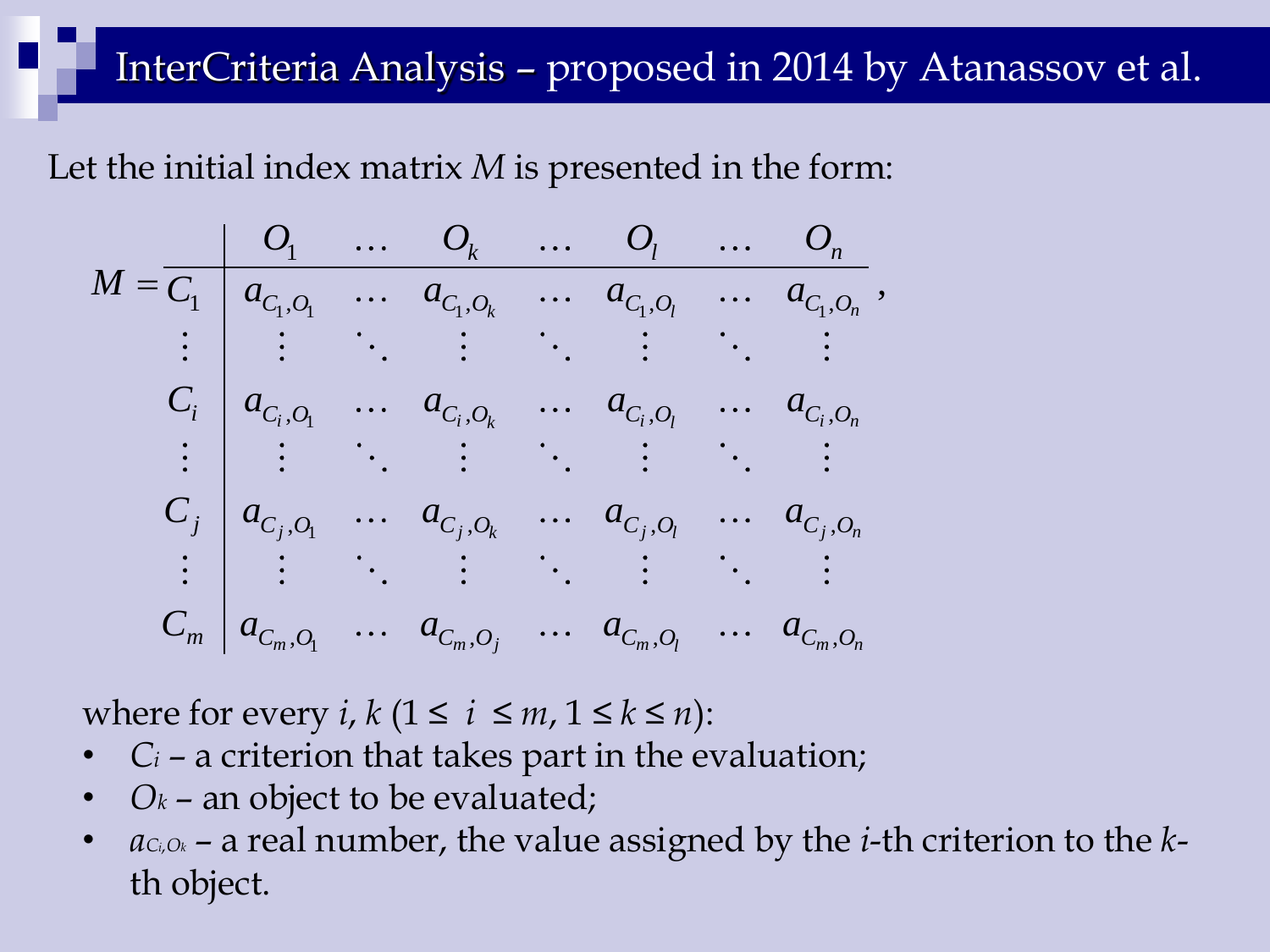**InterCriteria Analysis**  
\n
$$
M = \frac{O_1 \cdots O_k \cdots O_l \cdots O_n}{C_1 \begin{bmatrix} a_{C_1, O_1} & \cdots & a_{C_1, O_k} & \cdots & a_{C_1, O_l} & \cdots & a_{C_1, O_n} \\ \vdots & \vdots & \ddots & \vdots & \ddots & \vdots & \vdots \\ a_{C_i, O_1} & \cdots & a_{C_i, O_k} & \cdots & a_{C_i, O_l} & \cdots & a_{C_i, O_n} \\ \vdots & \vdots & \ddots & \vdots & \ddots & \vdots & \vdots \\ a_{C_j, O_1} & \cdots & a_{C_j, O_k} & \cdots & a_{C_j, O_l} & \cdots & a_{C_j, O_n} \\ \vdots & \vdots & \ddots & \vdots & \ddots & \vdots & \vdots \\ a_{C_m, O_1} & \cdots & a_{C_m, O_j} & \cdots & a_{C_m, O_l} & \cdots & a_{C_m, O_n} \end{bmatrix}
$$

For every *k*, *l*, such that  $1 \le k \le l \le m$ , and for  $n \ge 2$ , the two intuitionistic fuzzy numbers are defined –  $\mu_{C_k, C_l}$  and  $\nu_{C_k, C_l}$  (degree of "agreement" and degree of "disagreement").

$$
\begin{aligned}\n\text{disagreement''}.\\ \nM^* &= \frac{C_1}{C_1} \left\langle \mu_{C_1, C_1}, V_{C_1, C_1} \right\rangle \quad \cdots \quad \left\langle \mu_{C_1, C_m}, V_{C_1, C_m} \right\rangle \\ \n\vdots \quad \vdots \quad \ddots \quad \vdots \\ \nC_m \left\langle \mu_{C_m, C_1}, V_{C_1, C_m} \right\rangle \quad \cdots \quad \left\langle \mu_{C_m, C_m}, V_{C_m, C_m} \right\rangle\n\end{aligned}
$$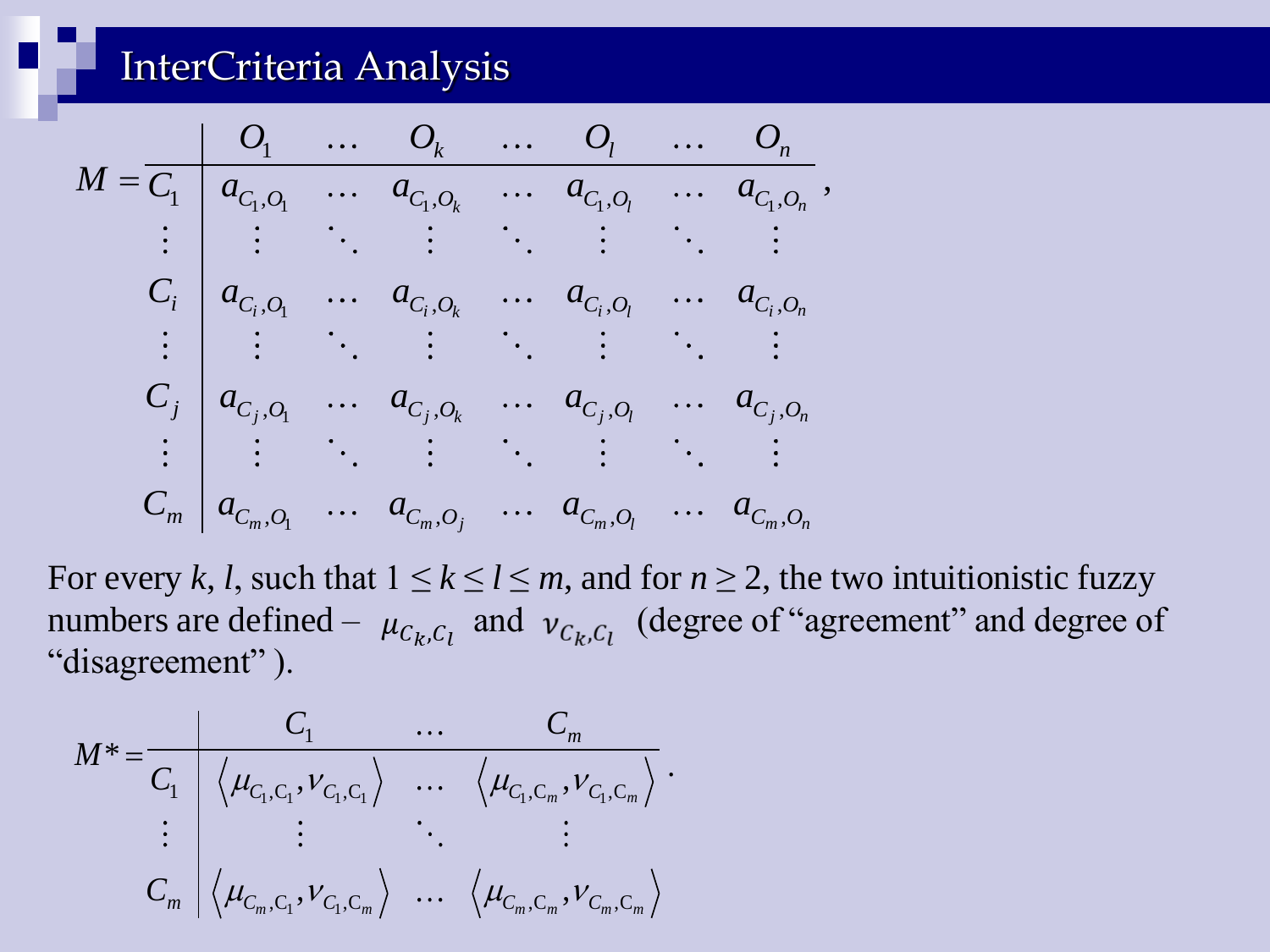#### Data of forest fires in Bulgaria

The data is based on the Annual Reports of the Bulgarian Executive Forest Agency for the period 2009 to 2018.

The purpose of this research is to establish the risk of forest fires for each of sixteen Regional Forest Directorates (RFD) in Bulgaria.

| <b>RFD</b>            | <b>Burned</b> area |        |        |        |       |       |        |        |        |       |  |  |  |
|-----------------------|--------------------|--------|--------|--------|-------|-------|--------|--------|--------|-------|--|--|--|
|                       | 2018               | 2017   | 2016   | 2015   | 2014  | 2013  | 2012   | 2011   | 2010   | 2009  |  |  |  |
| Varna                 | 26.4               | 31.5   | 154.5  | 44.1   | 21.7  | 114.5 | 474.2  | 98.2   | 7.4    | 57.1  |  |  |  |
| Sofia                 | 1.2                | 9.2    | 6.2    | 55.2   | 2.6   | 10.4  | 42.2   | 22.9   | 0.1    | 4.5   |  |  |  |
| Kyustendil            | 27.8               | 113.1  | 40     | 98     | 23.5  | 230.1 | 717    | 749.4  | 76.2   | 18.8  |  |  |  |
| <b>Burgas</b>         | 19.6               | 538.2  | 497.5  | 259.6  | 12.3  | 304.9 | 2304.9 | 804.7  | 41.8   | 133.1 |  |  |  |
| Shumen                | 7                  | 11.2   | 4.9    | 11     | 6.5   | 1.5   | 239.4  | 28.3   | 2.6    | 4.4   |  |  |  |
| Sliven                | 58.3               | 272.2  | 414.7  | 207.7  | 2.7   | 417.5 | 1965.9 | 250.9  | 15     | 260.3 |  |  |  |
| Kardzhali             | 10.7               | 194.1  | 3494.9 | 268.7  | 12    | 796.3 | 372.4  | 303.4  | 26.3   | 753.1 |  |  |  |
| Lovech                | 667.3              | 179.1  | 402.9  | 1471.5 | 337.7 | 181.1 | 942.3  | 1214.8 | 3000.6 | 420.5 |  |  |  |
| Ruse                  | 29.4               | 40.4   | 29.8   | 8.8    | 32.3  | 1.9   | 179.1  | 56.5   | 27.8   | 15.3  |  |  |  |
| <b>Veliko Tarnovo</b> | 6.6                | 93     | 15.5   | 138.2  | 2.4   | 6.3   | 268.6  | 157.5  | 123.5  | 118.2 |  |  |  |
| Smolyan               | 14.6               | 249.9  | 695.5  | 13.9   | 3.2   | 513.8 | 337.4  | 67.5   | 20.8   | 8.2   |  |  |  |
| <b>Berkovitsa</b>     | 419.1              | 612.3  | 147.8  | 530    | 28.3  | 79.3  | 2731.5 | 1026.6 | 576    | 118.4 |  |  |  |
| Pazardzhik            | 8.2                | 127.6  | 146.3  | 26.4   | 35.7  | 92.6  | 802.8  | 225.9  | 13.8   | 146.9 |  |  |  |
| Plovdiv               | 60.4               | 116.9  | 77.2   | 139.5  | 3.7   | 176   | 185    | 380.7  | 66.1   | 32.3  |  |  |  |
| Stara Zagora          | 29.4               | 286.6  | 154.4  | 872.3  | 371.3 | 307.5 | 623.8  | 980.8  | 2507   | 171.5 |  |  |  |
| Blagoevgrad           | 101.2              | 1694.1 | 58.1   | 170.1  | 20.1  | 80.2  | 543.3  | 514.5  | 21     | 13.8  |  |  |  |

Table 2. Burned area by Regional Forest Directorates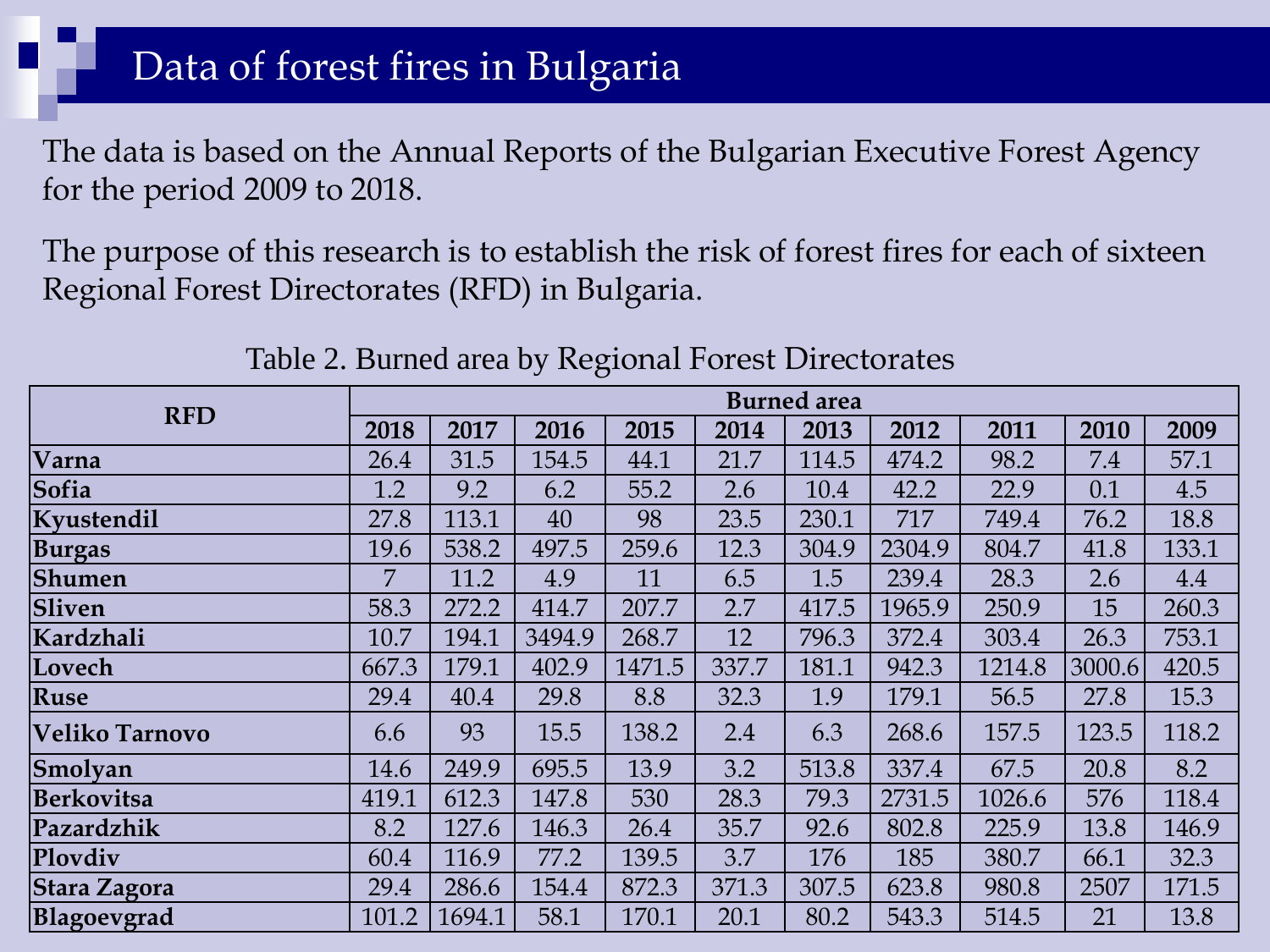#### Data of forest fires in Bulgaria



Figure 1. Number of fires in Bulgaria – years 2016 and 2018 versus total number of fires for 10 years period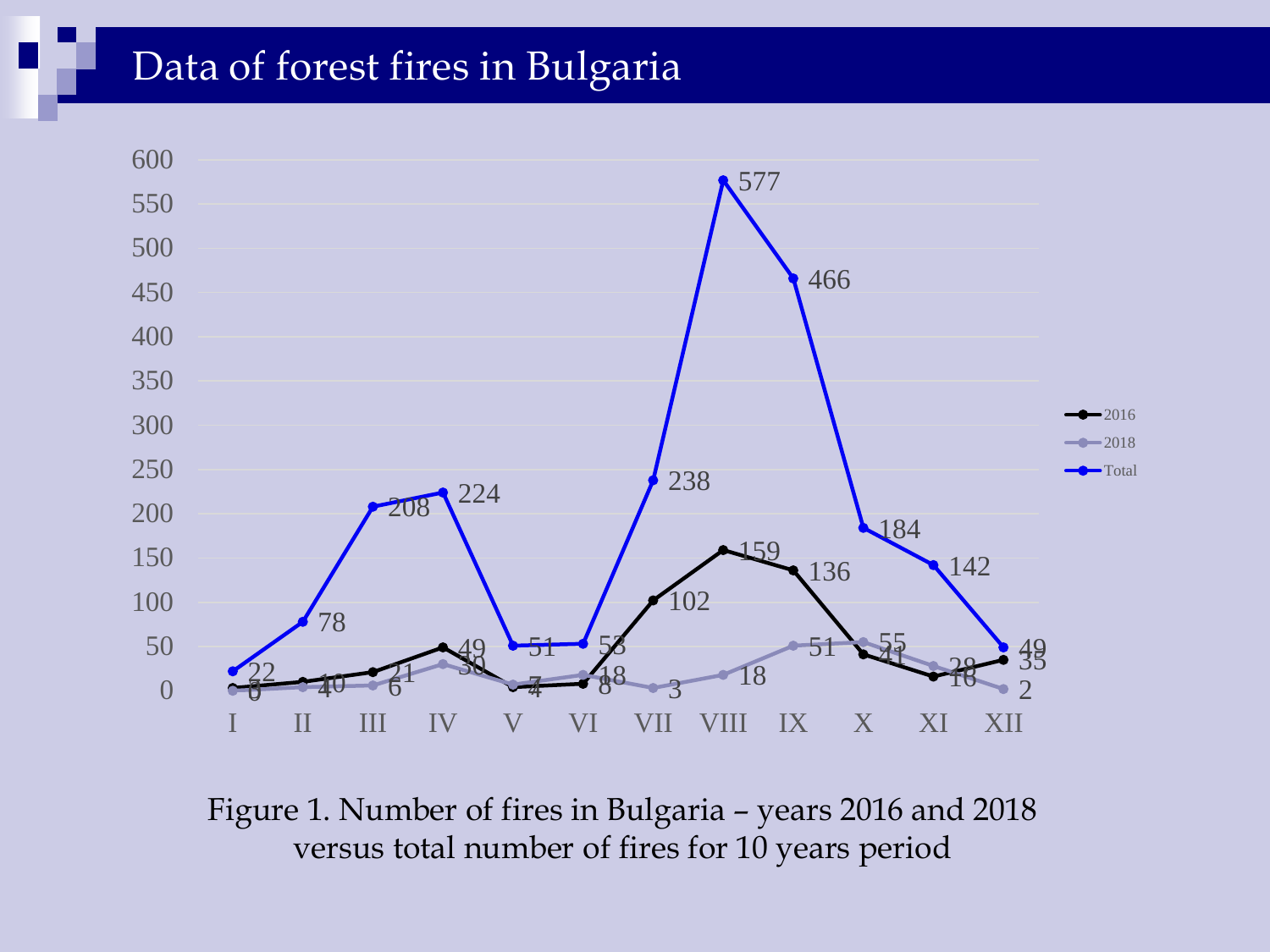#### Results: Application of the Lubenov's methodology

#### Table 3. Results for fire risk according to the Lubenov's methodology

| <b>RFD</b>                                                                           | Degree of forest<br>fires risk |
|--------------------------------------------------------------------------------------|--------------------------------|
| Sofia, Shumen, Ruse, Veliko<br>Tarnovo, Smolyan, Pazardzhik,<br>Plovdiv, Blagoevgrad | Low                            |
| Varna, Kyustendil, Burgas,<br>Sliven, Kardzhali, Berkovitsa                          | Average                        |
| Lovech                                                                               | High                           |
| Stara Zagora                                                                         | Very high                      |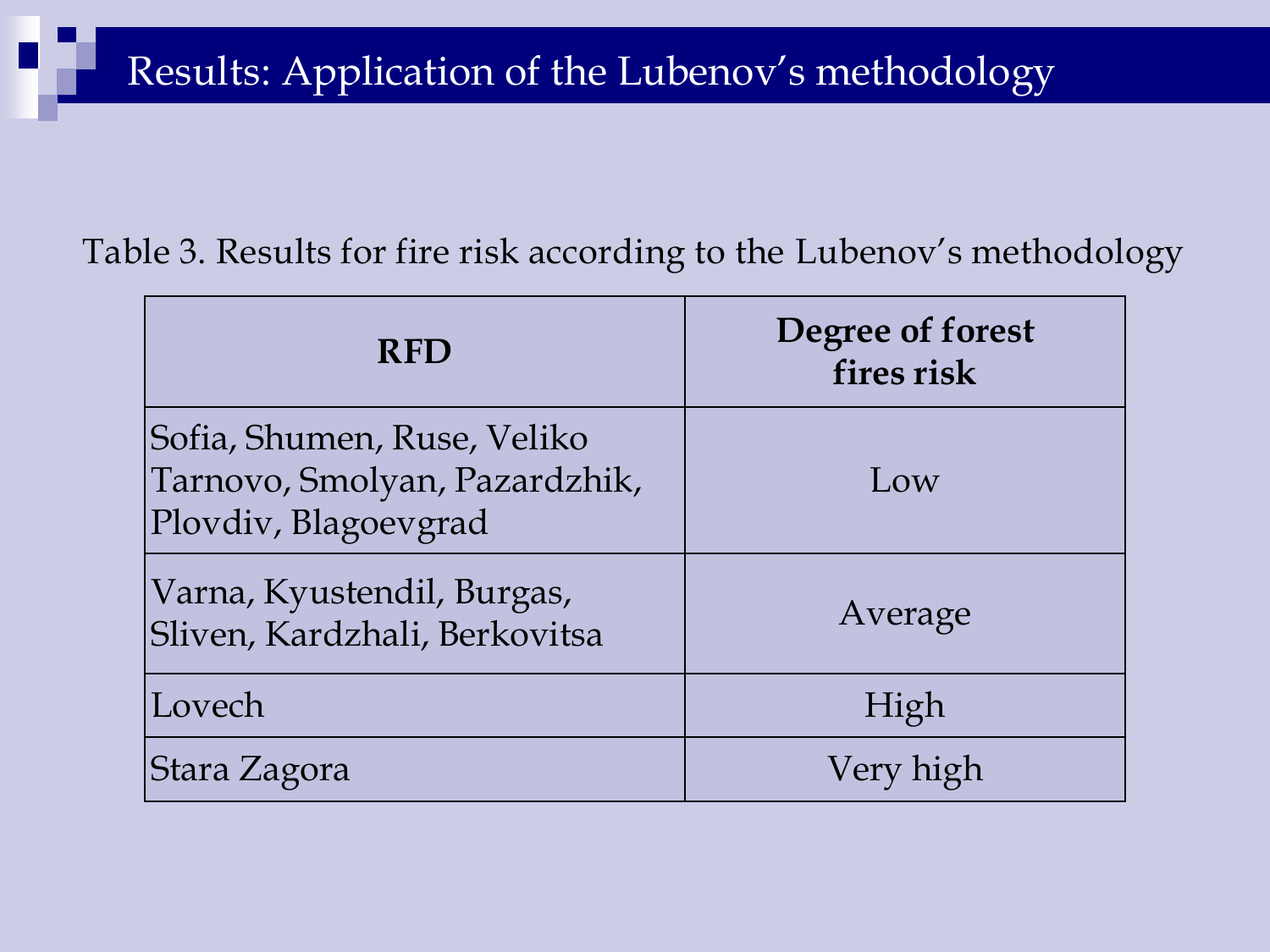#### Results: Application of the Lubenov's methodology



Figure 2. Fire risk map: red – very high, orange – high, yellow – average, green - low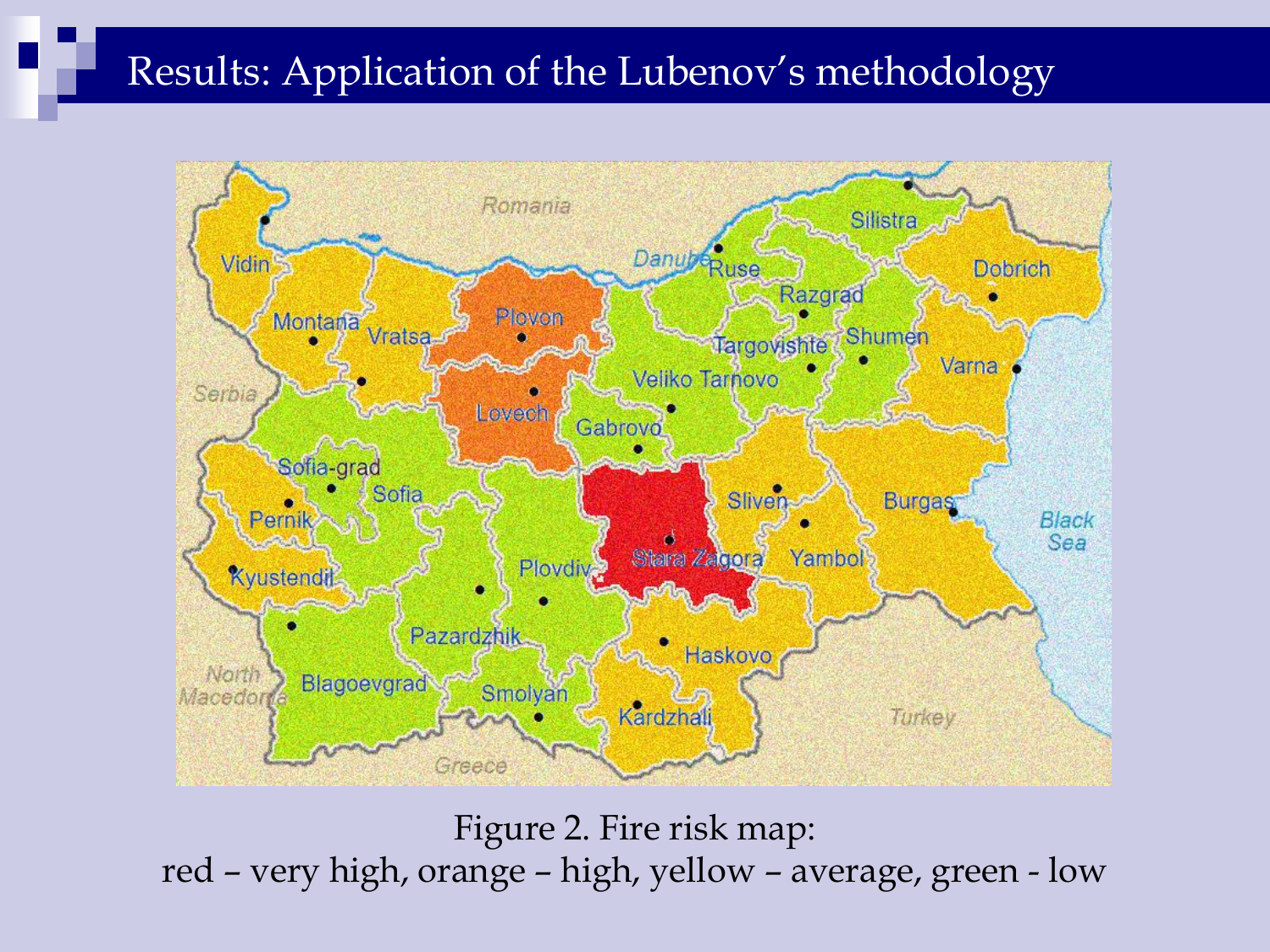### Results: Application of the InterCriteria Analysis

#### Table 4. Input IM for the ICrA

|                       | <b>Burned Area/Number of fires</b> |       |       |       |        |       |       |       |       |       |  |  |  |  |
|-----------------------|------------------------------------|-------|-------|-------|--------|-------|-------|-------|-------|-------|--|--|--|--|
| <b>RFD</b>            | 2018                               | 2017  | 2016  | 2015  | 2014   | 2013  | 2012  | 2011  | 2010  | 2009  |  |  |  |  |
| Varna                 | 1.26                               | 0.95  | 3.22  | 2.59  | 3.68   | 2.66  | 4.65  | 2.89  | 1.48  | 1.68  |  |  |  |  |
| Sofia                 | 0.30                               | 0.54  | 0.23  | 2.12  | 7.89   | 0.58  | 0.84  | 0.79  | 0.10  | 0.45  |  |  |  |  |
| Kyustendil            | 1.26                               | 2.41  | 1.11  | 2.80  | 8.91   | 7.93  | 13.28 | 11.53 | 4.76  | 1.57  |  |  |  |  |
| <b>Burgas</b>         | 2.45                               | 16.82 | 11.06 | 7.02  | 64.90  | 13.86 | 38.42 | 16.42 | 13.93 | 4.29  |  |  |  |  |
| Shumen                | 1.00                               | 1.12  | 0.82  | 1.22  | 2.75   | 0.25  | 8.87  | 1.42  | 1.30  | 0.88  |  |  |  |  |
| Sliven                | 8.33                               | 13.61 | 12.57 | 10.39 | 103.85 | 29.82 | 31.71 | 9.29  | 1.88  | 11.83 |  |  |  |  |
| Kardzhali             | 0.47                               | 4.41  | 38.41 | 5.60  | 33.59  | 13.73 | 6.31  | 8.43  | 2.02  | 23.53 |  |  |  |  |
| Lovech                | 33.37                              | 4.84  | 13.43 | 40.88 | 50.74  | 10.06 | 27.71 | 32.83 | 47.63 | 15.57 |  |  |  |  |
| Ruse                  | 2.94                               | 2.53  | 2.13  | 1.76  | 0.63   | 0.38  | 6.40  | 2.97  | 3.48  | 5.10  |  |  |  |  |
| <b>Veliko Tarnovo</b> | 1.65                               | 8.45  | 1.72  | 13.82 | 46.07  | 0.79  | 9.95  | 8.29  | 20.58 | 6.22  |  |  |  |  |
| Smolyan               | 1.83                               | 9.26  | 20.46 | 0.87  | 3.48   | 28.54 | 9.92  | 3.75  | 2.97  | 1.03  |  |  |  |  |
| Berkovitsa            | 34.93                              | 15.31 | 5.10  | 27.89 | 106.00 | 6.10  | 35.02 | 22.81 | 24.00 | 7.89  |  |  |  |  |
| Pazardzhik            | 1.03                               | 4.56  | 5.23  | 1.55  | 6.60   | 2.65  | 10.85 | 3.83  | 1.25  | 4.32  |  |  |  |  |
| Plovdiv               | 4.31                               | 4.33  | 1.80  | 4.65  | 23.25  | 5.50  | 3.36  | 12.28 | 5.51  | 1.24  |  |  |  |  |
| Stara Zagora          | 1.63                               | 5.31  | 2.57  | 10.64 | 33.55  | 5.39  | 10.06 | 12.57 | 92.85 | 7.15  |  |  |  |  |
| Blagoevgrad           | 2.81                               | 24.20 | 1.14  | 5.32  | 14.18  | 2.51  | 7.55  | 7.46  | 1.31  | 1.15  |  |  |  |  |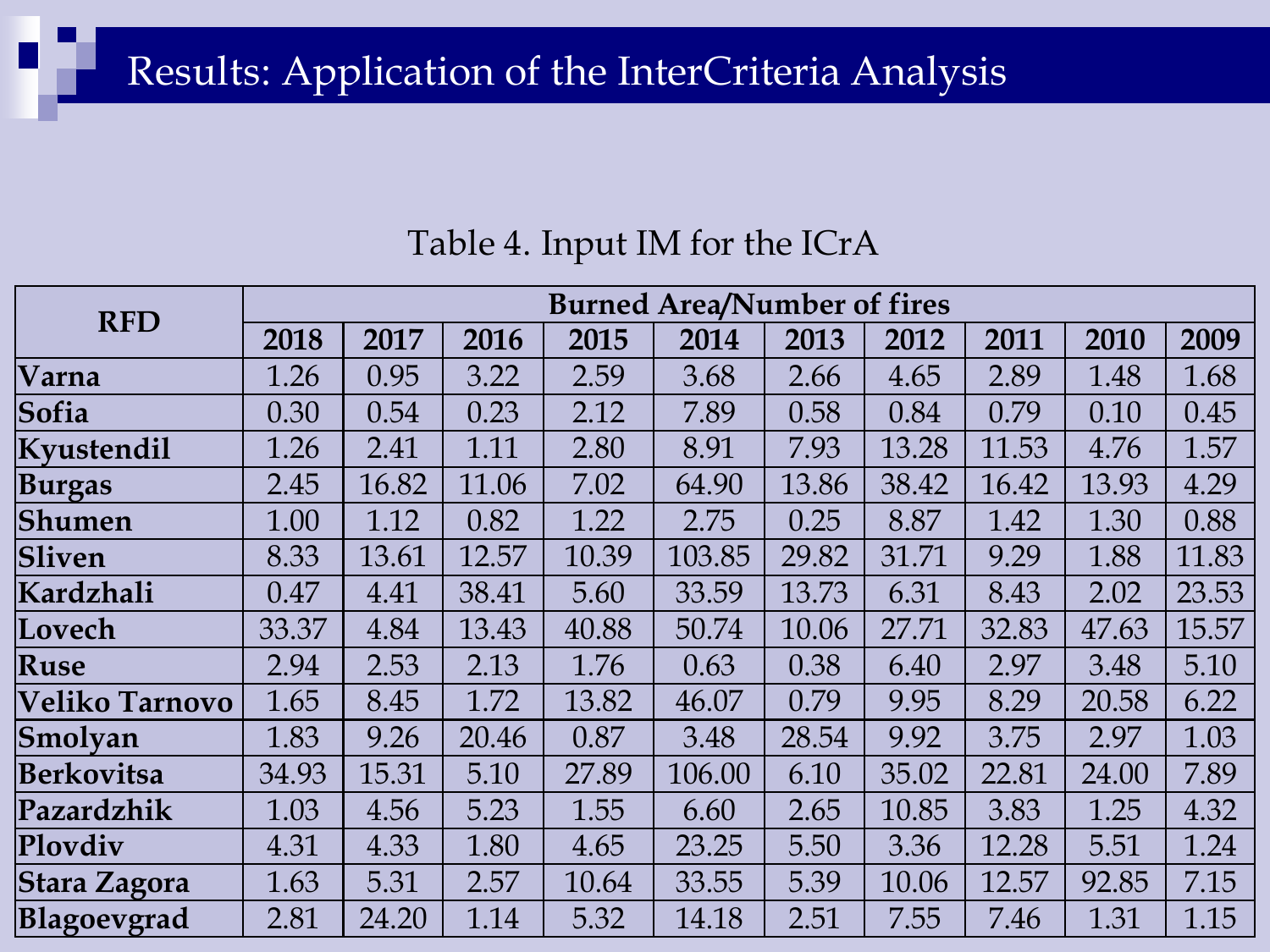### Results: Application of the InterCriteria Analysis

Table 5. Results from InterCriteria Analysis

|                       | Varna          | Sofia          | Kyustendil | Burgas | Shumen | Sliven         | Kardzhali      | ${\bf Loves}$  | Ruse           | <b>Tarnovo</b><br>Veliko | Smolyan        | Berkovitsa     | zarzhik<br>Pa  | Plovdiv | gora<br>$\mathbf{Z}$ a<br>Stara | Blagoevgrad    |
|-----------------------|----------------|----------------|------------|--------|--------|----------------|----------------|----------------|----------------|--------------------------|----------------|----------------|----------------|---------|---------------------------------|----------------|
| Varna                 | 1.00           | 0.69           | 0.73       | 0.69   | 0.64   | 0.71           | 0.73           | 0.56           | 0.49           | 0.56                     | 0.60           | 0.53           | 0.80           | 0.58    | 0.60                            | 0.53           |
| Sofia                 | 0.69           | 1.00           | 0.78       | 0.69   | 0.69   | 0.76           | 0.56           | 0.60           | $ 0.40\rangle$ | 0.69                     | 0.47           | 0.71           | 0.62           | 0.67    | 0.69                            | 0.76           |
| Kyustendil            | 0.73           | 0.78           | 1.00       | 0.78   | 0.82   | 0.62           | 0.51           | 0.60           | 0.53           | 0.69                     | 0.60           | 0.67           | 0.62           | 0.76    | 0.73                            | 0.71           |
| <b>Burgas</b>         | 0.69           | 0.69           | 0.78       | 1.00   | 0.73   | 0.76           | 0.56           | 0.51           | $ 0.49\rangle$ | 0.73                     | 0.64           | 0.62           | 0.76           | 0.71    | 0.69                            | 0.76           |
| Shumen                | 0.64           | 0.69           | 0.82       | 0.73   | 1.00   | $ 0.49\rangle$ | 0.47           | 0.73           | 0.62           | 0.82                     | 0.47           | $ 0.80\rangle$ | 0.62           | 0.71    | 0.73                            | 0.76           |
| Sliven                | 0.71           | 0.76           | 0.62       | 0.76   | 0.49   | 1.00           | 0.71           | 0.36           | 0.38           | 0.53                     | 0.67           | 0.51           | 0.82           | 0.51    | 0.49                            | 0.64           |
| Kardzhali             | 0.73           | 0.56           | 0.51       | 0.56   | 0.47   | 0.71           | 1.00           | 0.42           | $ 0.40\rangle$ | 0.42                     | 0.64           | 0.36           | 0.76           | 0.49    | 0.51                            | $ 0.40\rangle$ |
| Lovech                | 0.56           | 0.60           | 0.60       | 0.51   | 0.73   | 0.36           | $ 0.42\rangle$ | 1.00           | $ 0.49\rangle$ | 0.78                     | $ 0.29\rangle$ | 0.76           | $ 0.40\rangle$ | 0.71    | 0.78                            | 0.53           |
| Ruse                  | $ 0.49\rangle$ | $ 0.40\rangle$ | 0.53       | 0.49   | 0.62   | 0.38           | $ 0.40\rangle$ | 0.49           | 1.00           | 0.53                     | $ 0.40\rangle$ | 0.56           | 0.51           | 0.33    | 0.53                            | 0.47           |
| <b>Veliko Tarnovo</b> | 0.56           | 0.69           | 0.69       | 0.73   | 0.82   | 0.53           | 0.42           | 0.78           | 0.53           | 1.00                     | 0.38           | 0.76           | 0.58           | 0.67    | 0.82                            | 0.67           |
| Smolyan               | 0.60           | 0.47           | 0.60       | 0.64   | 0.47   | 0.67           | 0.64           | 0.29           | $ 0.40\rangle$ | 0.38                     | 1.00           | 0.36           | 0.67           | 0.49    | 0.38                            | 0.53           |
| Berkovitsa            | 0.53           | 0.71           | 0.67       | 0.62   | 0.80   | 0.51           | 0.36           | 0.76           | 0.56           | 0.76                     | 0.36           | 1.00           | 0.47           | 0.60    | 0.67                            | 0.73           |
| Pazardzhik            | $ 0.80\rangle$ | 0.62           | 0.62       | 0.76   | 0.62   | 0.82           | 0.76           | $ 0.40\rangle$ | 0.51           | 0.58                     | 0.67           | 0.47           | 1.00           | 0.47    | 0.49                            | 0.60           |
| Plovdiv               | 0.58           | 0.67           | 0.76       | 0.71   | 0.71   | 0.51           | 0.49           | 0.71           | 0.33           | 0.67                     | $ 0.49\rangle$ | 0.60           | 0.47           | 1.00    | 0.76                            | 0.64           |
| <b>Stara Zagora</b>   | 0.60           | 0.69           | 0.73       | 0.69   | 0.73   | $ 0.49\rangle$ | 0.51           | 0.78           | 0.53           | 0.82                     | 0.38           | 0.67           | $ 0.49\rangle$ | 0.76    | 1.00                            | 0.58           |
| Blagoevgrad           | 0.53           | 0.76           | 0.71       | 0.76   | 0.76   | 0.64           | $ 0.40\rangle$ | 0.53           | $ 0.47\rangle$ | 0.67                     | 0.53           | 0.73           | 0.60           | 0.64    | 0.58                            | 1.00           |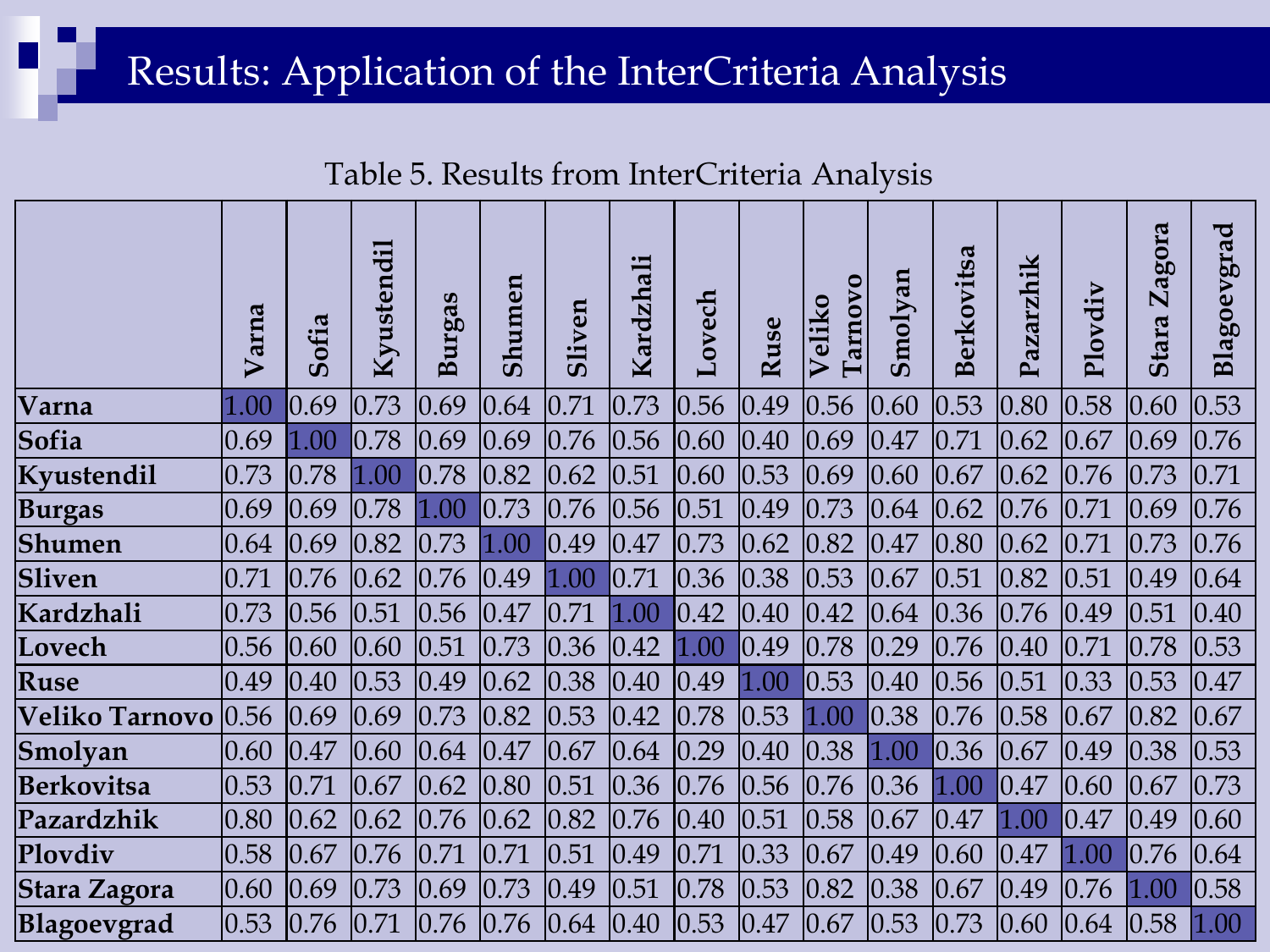#### Results: Application of the InterCriteria Analysis

#### Table 6. Results for fire risk according to the InterCriteria Analysis

| <b>RFD</b>                                                                           | Degree of forest<br>fires risk |
|--------------------------------------------------------------------------------------|--------------------------------|
| Sofia, Shumen, Ruse, Veliko<br>Tarnovo, Smolyan, Pazardzhik,<br>Plovdiv, Blagoevgrad | Low<br>Low / Average           |
| Varna, Kyustendil, Burgas,<br>Sliven, Kardzhali, Berkovitsa                          | Average                        |
| Lovech                                                                               | High                           |
| Stara Zagora                                                                         | Very high                      |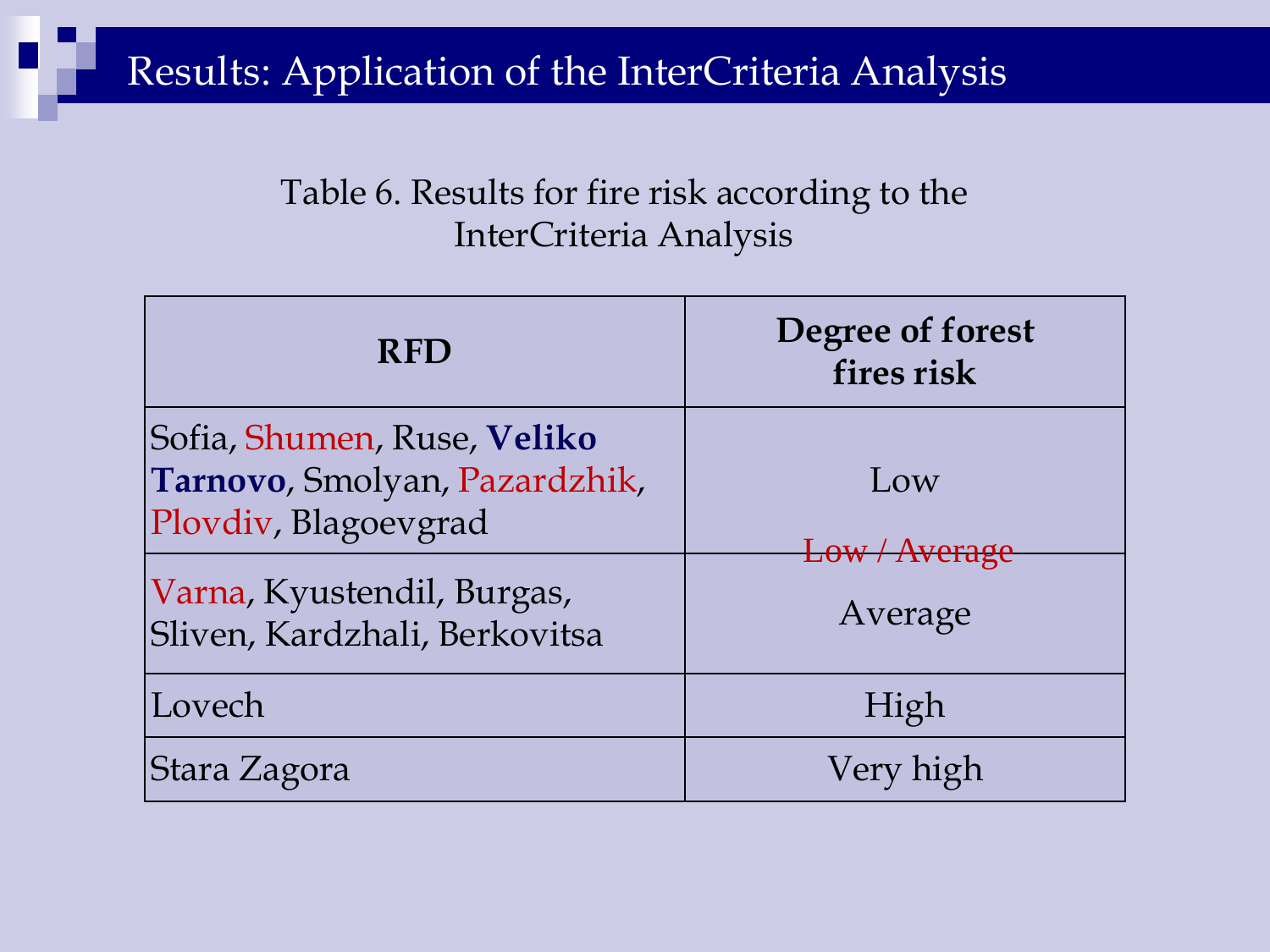- Based on the Lubenov's methodology the Bulgarian Regional Forest Directorates are classified according to the risk of forest fires and a fire risk map of Bulgaria is proposed.
- The obtained results show that the ICrA could be used as an additional approach in order to refine the classification of the regions in the specific risk groups.
- The result of ICrA can prevent the neglect of certain areas identified as out-of-risk, which might be actually in risk.

As further research, data for a period of 20 years will be considered. It is expected that when applied to data for a longer period of time, even the Lubenov's methodology will approve the ICrA results.